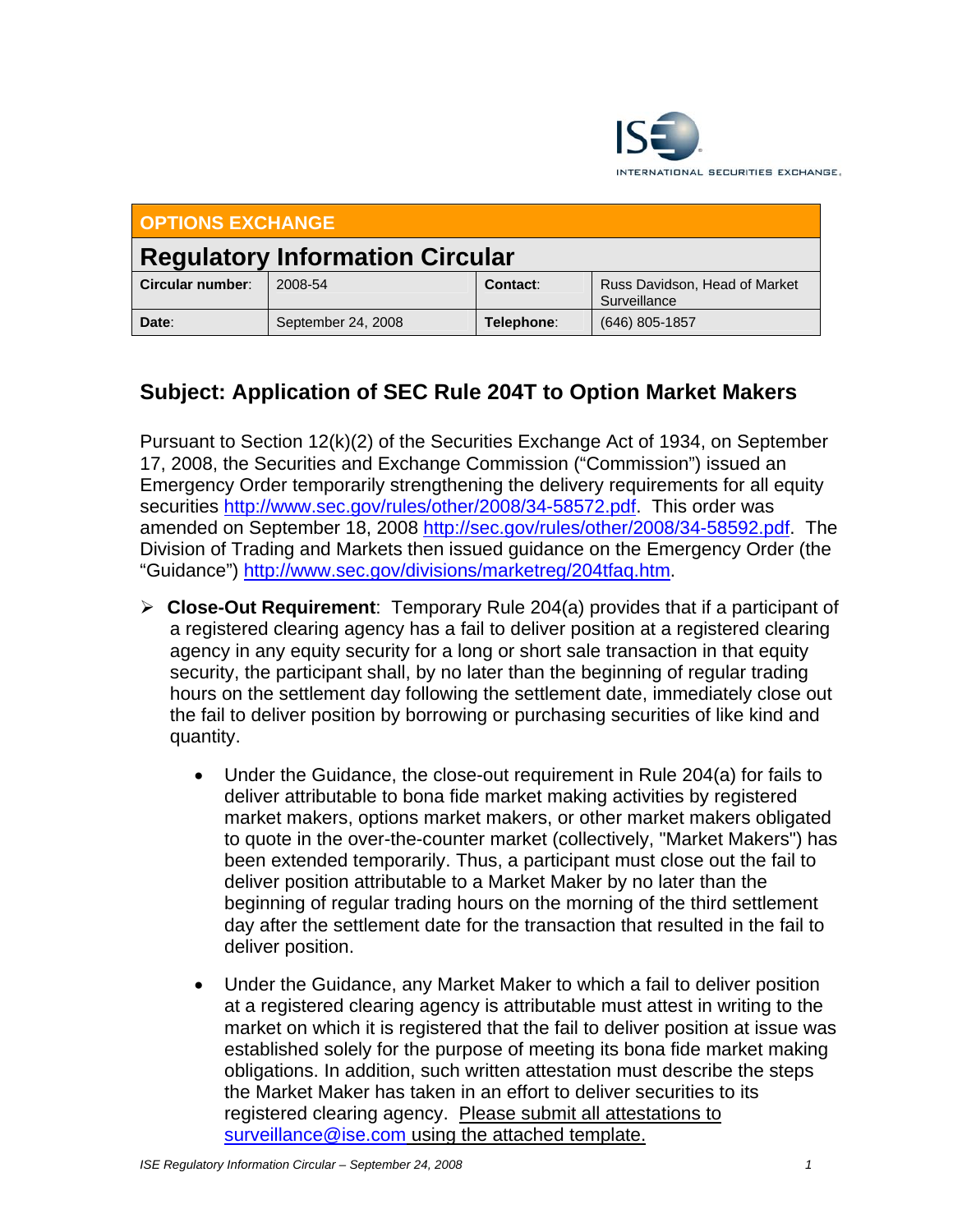- ¾ **Pre-Borrow Requirement:** Temporary Rule 204(b) provides that if a participant of a registered clearing agency has a fail to deliver position in any equity security at a registered clearing agency and does not close out the fail to deliver position in accordance with the rule's requirements, the participant and any broker-dealer from which it receives trades for clearance and settlement, including market makers, may not accept a short sale order in the equity security from another person, or effect a short sale in the equity security for its own account, without first borrowing the security, or entering into a bona-fide arrangement to borrow the security, until the participant closes out the fail to deliver position by purchasing securities of like kind and quantity and that purchase has cleared and settled at a registered clearing agency.
	- Under the Guidance, the pre-borrow requirement in Temporary Rule 204(b) will not apply to Market Makers, provided that the Market Maker can show that it does not have an open fail to deliver position at the time of any additional short sales.